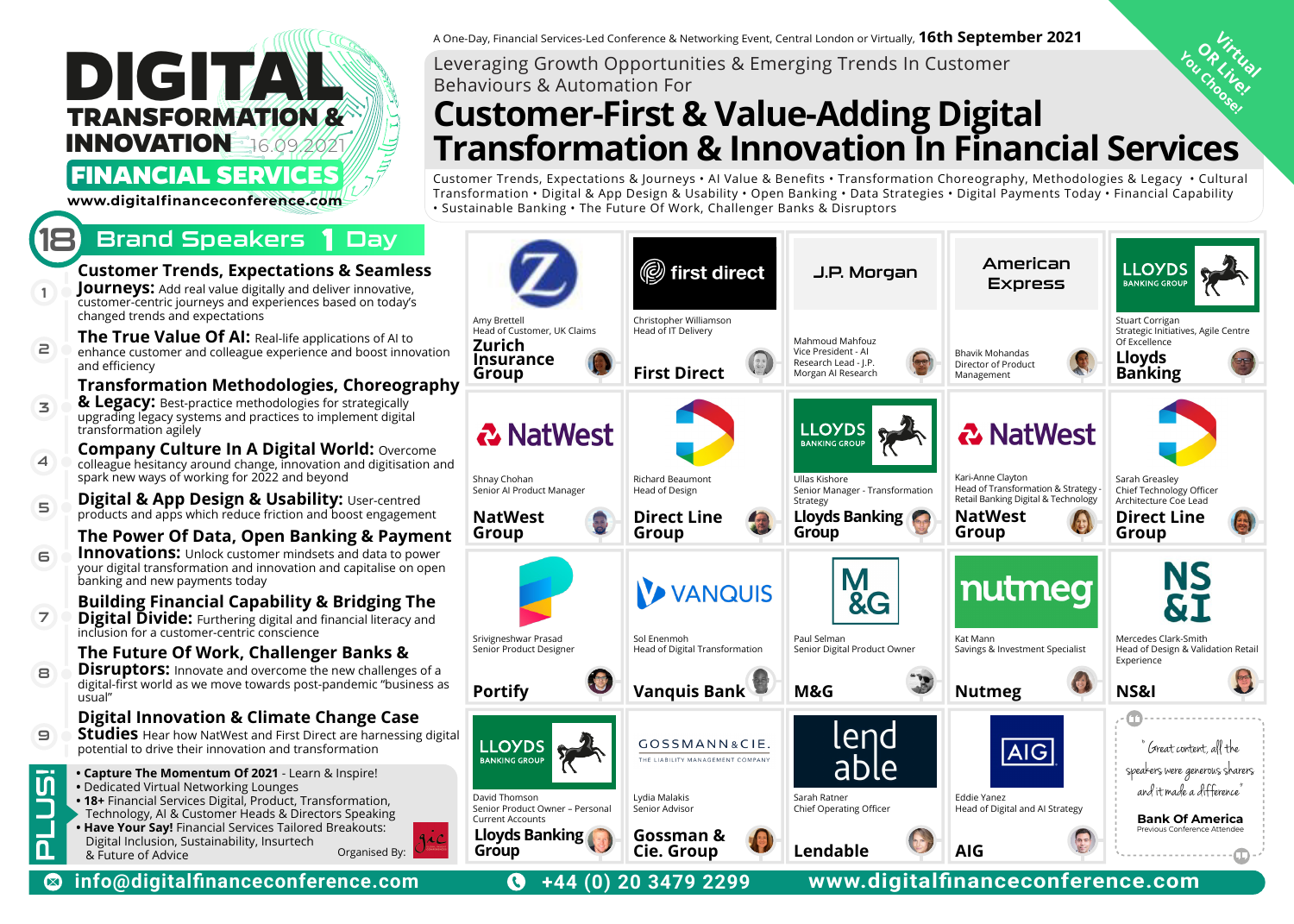Leading Transformation, Digital, Product & Customer Professionals Share Their Digital Transformation & Innovation Journeys To Improve Customer Experience & Business<br>18 Outcomes With Agile Transformation Methodology, Cultur

08.30 Log In & Explore The Virtual Platform

#### 08.40 GIC Welcome

08.50 **Morning Chair's Opening Remarks**

David Thomson Senior Product Owner **Lloyds Banking Group** 



**LOYDS** 

**Perspective** Ooyb<sub>le</sub>

### **Customer Trends, Expectations & Journeys**

#### **Add Value & Deliver Seamless & Innovative Customer**  09.00 **Journeys Based On Today's Changed Customer Trends & Expectations**

• Declutter your onboarding processes to deliver instant sign-ups and new products at the touch of a button

• How can you gain a more holistic view of the customer journey and tap into demand, expectations and trends around digital transformation?

• Where can flexible processes enhance customer experience and ensure completion by allowing customers to dip in and out of product journeys?

Strategies to navigate data security requirements to offer hassle-free customer journeys when customer patience is limited



**Investments** 

## **AI Value & Benefits**

#### **The True Value Of AI & Real-Life Applications**  09.40 **That Enhance Customer & Colleague Experience**

• How can you apply AI in its simplest forms to fully leverage its value for customers and colleagues? Quantify and measure the value of AI to win buy-in and convert sceptics

- Navigate the limits of legacy systems to find new partners and AI solutions
- Evaluate and action the right amount of AI and RPA for your processes, what are the opportunities and limits?
- How can we retain a human element to produce intuitive chatbots that guarantee customer uptake?

Mahmoud Mahfouz



**J.P.Morgan**



Sarah Greasley Chief Technology Officer, Architecture CoE Lead **Direct Line Group** 2 NatWest

**Perspective** Double

> Case Study

10.10 **Bonus Session Reserved For Exclusive Conference Partner**

10.25 Morning Refreshment Break With Informal Networking

#### **Transformation Choreography & Legacy**

**Best-Practice Methodologies For Strategically**  10.55 **Upgrading Legacy Systems & Practices To Implement Digital Transformation** 

• Discover how to choreograph digital transformation for sustainable, valuable, and long-lasting change

- How can you secure buy-in from colleagues and senior management for a frictionless transformation?
- Leverage transformation choreography to not only prepare for the future but transform the present

• Balance innovative transformation with restrictive regulations and real-life capabilities • Learning from agile, speedy fintechs whilst navigating legacy and governance restrictions

Sol Enenmoh 10.55 **2 1** Head of Digital



**Vanquis Bank**

11.15 Bhavik Mohandas

- Director of Product
- Management **American Express**



**Overcome Colleague Hesitancy Around**  11.35 **Change, Innovation & Digitisation To Achieve Business-As-Usual In A Post-Pandemic World**

- Define and embed digital transformation strategies that complement your company culture
- Steps to secure stakeholder buy-in and create change champions to achieve long-term, sustainable cultural transformation
- How do you measure the success and value-add of cultural change in digital environments?

• How can you ensure your company culture attracts a skilled workforce capable of realising digital innovation?



 $\textcircled{\tiny{\textcircled{\tiny{F}}}}$  first direct

## **Open Banking**

- **How Can We Leverage Greater Connectivity To Harness**  11.55 **The True Value Of Open Banking For Companies & Customers?**
- Apply the potential of open banking and API within the constraints of historic and legacy systems to improve customer experience
- Beyond PSD2, how do we successfully navigate data ethics when delivering open banking strategies and products?
- Dig deeper into expectations to understand perceived roles of banks in the future and the consumer demand for open banking
- How can you educate customer and clients of the value of open banking to kick-start and guide their open banking journey?

#### 12.15 **Bonus Session Reserved For Exclusive Conference Partner**

## **Digital & App Design & Usability**

**Overcome Reduced Customer Loyalty With**  12.30 **User-Centred Products & Apps Which Reduce Friction & Boost Engagement** 

Engage

• Discover customer-insight-driven design which prioritises simplicity for user-friendly journeys

- Maximise design, app aesthetics and integration to win and maintain customer loyalty in dense marketplaces
- How can you drive adoption amongst your customers to make app-use a repeat and engrained behaviour?
- When patience is thin, how can you help your customers find the information they need quickly and efficiently on websites and apps?

**2**

**1**

12.30 Richard Beaumont Director of Design **Direct Line Group**



12.50 Srivigneshwar Prasad Senior Product Designer **Portify** 



13.10 Morning Chair's Closing Remarks

13.15 Lunch Break & Informal Networking



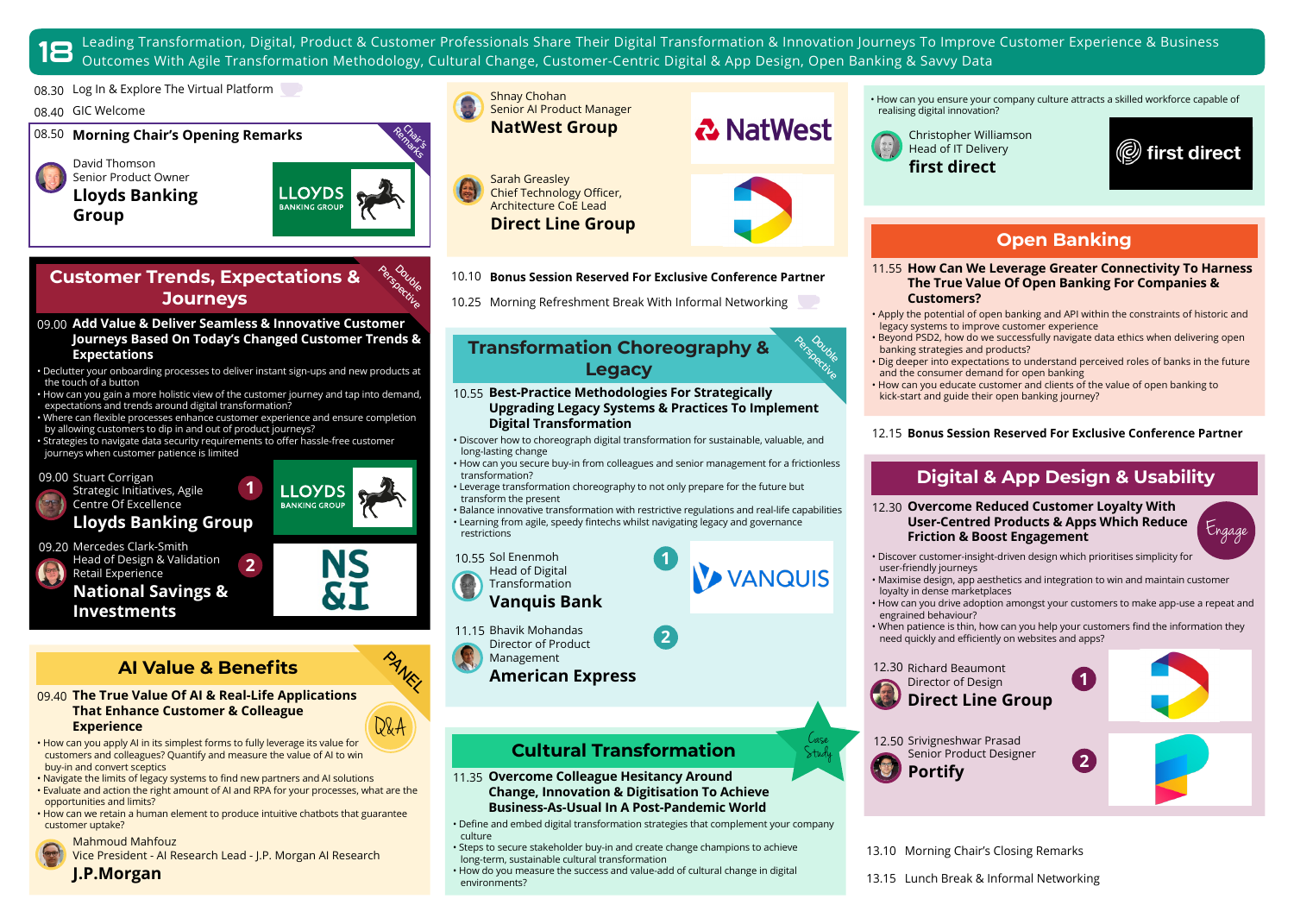Customer Trends, Expectations & Journeys > AI Value & Benefits > Transformation Choreography > Cultural Transformation > Digital App Design > Open Banking > Data Strategies : Digital Payments > Financial Capability > The Future Of Work, Challenger Banks & Disruptors

#### 13.15 **Informal Breakout Discussions**

#### **A) Digital Inclusion**

Sol Enenmoh Head of Digital Transformation **Vanquis Bank**

Lydia Malakis Senior Advisor

**Gossmann & CIE Group**

#### **C) Future Of Advice**

Paul Selman Senior Digital Product Owner **M&G**



VANQUIS

THE LIABILITY MANAGEMENT COMPANY

#### 14.00 **Afternoon Chair's Opening Remarks**

David Thomson Senior Product Owner **Lloyds Banking Group** 

Remain LLOYDS **BANKING GROU** 

#### **Data Strategies**

**Collect, Harness & Leverage Data To Power Your Digital**  14.05 **Transformation & Innovation** 

• Navigate regulations to harness GDPR-compliant data that boosts your digital innovation and proves the value-add of your transformation strategies

- Unlock meaningful insight from your data to streamline transformation and support change
- Compliantly and efficiently collect customer data throughout product journeys to harness their voice and complement your metrics
- Overcome the security barriers of accessing sensitive data to enable business-as-usual for remote teams





## **Digital Payments Today**

**The Next Digital Payments Challenges & Trends To**  14.25 **Streamline Your Payment Journeys** 

• Evaluate the future of physical cards and consumer appetite to determine the worthwhile investments and upcoming trends

• From Apple to Google Pay, identify the most popular payment methods and incorporate them in your payment journeys for added-value • How has PSD2 impacted your customer experience and sparked innovation?

14.25 **Bonus Session Reserved For Exclusive Conference Partner**

## **NatWest Digital Transformation B)** Sustainability<br>
B) Sustainability<br> **B)** Sustainability<br> **B)** Sustainability<br>
SOSSMANIAGLE AND CONSULTER MORE IS NOT CONSULTER TO A RESERVE A RESERVENCE OF CONSULTANCE AND CONSULTANT CONSULTANT OF THE CONSULTANT OF THE

**How Are NatWest Harnessing Digital Technology To**  15.00 **Drive Climate Transformation?** BANKAN

> **2** NatWest Case Study

15.20 Afternoon Refreshment Break With Informal Networking

# **Build Financial Capability & ANELL**<br>Bridge The Digital Divide ANELLA

**The True Value Of AI & Real-Life Applications**  15.50 **That Enhance Customer & Colleague Experience** 

• With Covid-19 accelerating digital inequalities, find solutions for customers limited by digital device access, ability, mobile data allowance and smartphone capabilities

• How are you digitising customer journeys and applications to make them increasingly accessible to your most vulnerable customers? • How can digital technologies be harnessed to encourage customers to address their financial wellbeing and build their financial literacy and capability?

• Proactive, preventive innovations and early intervention tools to save your customers from falling into financial hardship



Kari-Anne Clayton Head of Transformation & Strategy - Retail Banking Digital & **Technology NatWest**

Mercedes Clark-Smith Head of Design & Validation Retail Experience

#### **National Savings & Investments**



#### **Lloyds Banking Group**

Paul Selman Senior Digital Product Owner **M&G**

## **Digital Transformation & Innovation**

#### **Set-Up, Set-Backs & Success: The Vision &**  16.20

- **Strategies That Define & Drive Your Digital Transformation & Innovation Journey**
- Cultivate business cases to overcome doubts and preconceptions around digital
- transformation and secure stakeholder buy-in and company-wide backing • From concept to viable product and successful integration and adoption: timelines and lessons-learnt
- Entrepreneurial tactics to deliver quick, agile transformation within a traditional organisation
- Identify and measure the value added and tangible impacts of digital transformation, not just for customers but for your business
- How do you ensure you have the right digital architecture in place to support your transformation, grow with you and overcome regulation to deliver powerful results?

#### 16.40 **Bonus Session Reserved For Exclusive Conference Partner**

## **Customer Trends, Expectations & Journeys**



## **Future Of Work & Challenger Banks**

**Innovate & Overcome The New Challenges In A**  17.15 **Digital-First World As We Move Towards Post-Pandemic "Business As Usual"**

• Explore the Covid-powered customer behaviours that are here to stay and those that will fade

- How has Covid-19 accelerated workplace digital transformation and how can you adapt work environments to get the best out of your workforce and measure output wherever they are?
- How to implement the new opportunities which have emerged from a period of disruption for sustained innovation
- Navigate the pending digital skill shortage to empower your workforce, maintain efficiency and power innovation
- How can you navigate data and privacy regulations and vulnerabilities to offer a viable working from home experience?









enc

Q&A

Study

Bhavik Mohandas Director of Product Management **American Express** 



Chairs<br>Marzs





Q&A







**LLOYDS BANKING GROU**